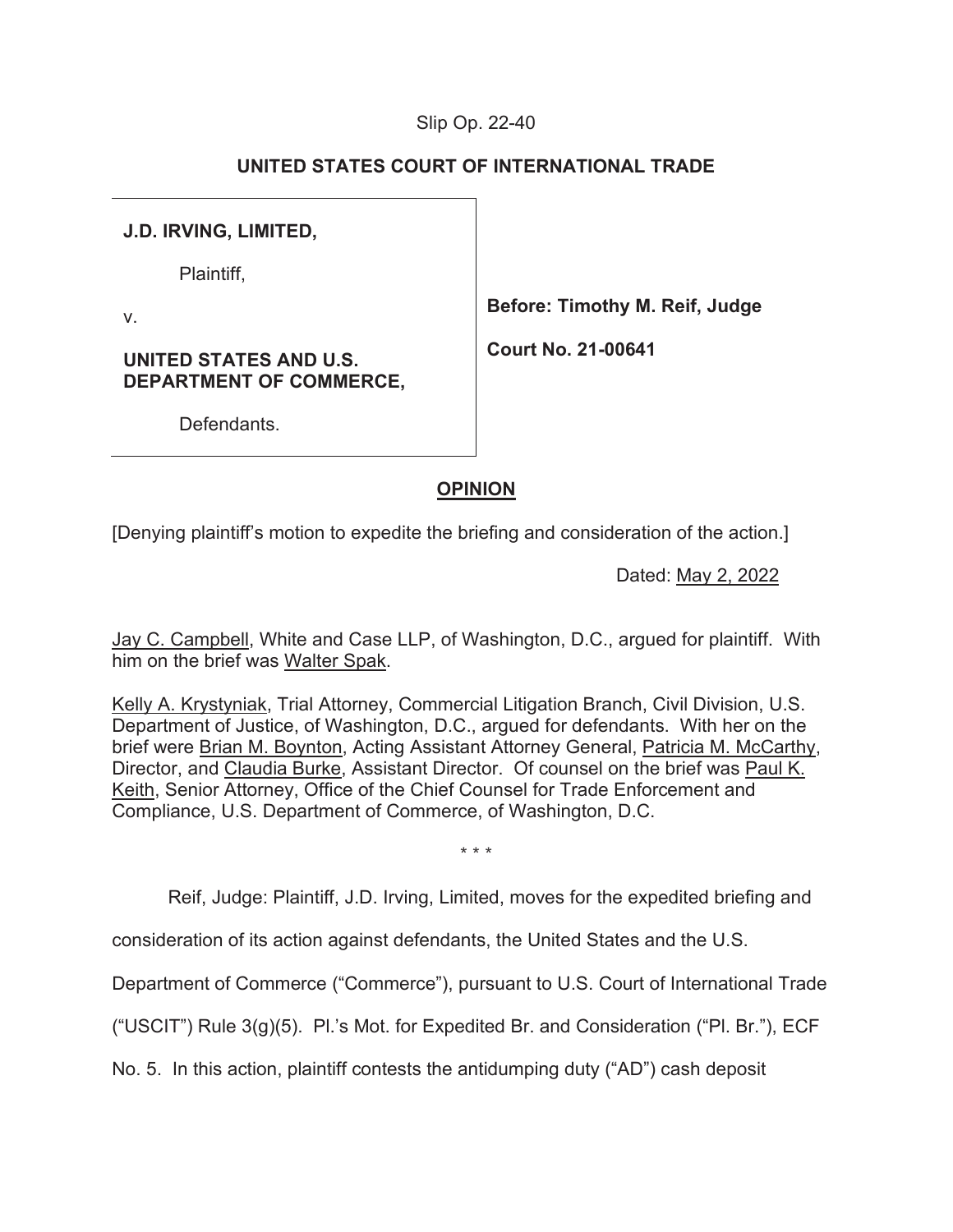instructions that Commerce issued to U.S. Customs and Border Protection ("Customs") on December 9, 2021. Compl. at 1, ECF No. 4; Cash Deposit Instructions for Certain Softwood Lumber from Canada, Message No. 1343410 (A-122-857) (Dec. 9, 2021) (Compl. Attach. 1) ("Commerce's Cash Deposit Instructions"); *Certain Softwood Lumber Products from Canada: Antidumping Duty Order and Partial Amended Final Determination* ("Softwood Lumber from Canada Order"), 83 Fed. Reg. 350 (Dep't of Commerce Jan. 3, 2018) (antidumping duty order). For the reasons discussed below, the court denies plaintiff's motion.

### **BACKGROUND**

Plaintiff is a Canadian producer and exporter of merchandise subject to the Softwood Lumber from Canada Order, as well as the importer of record. Compl. at 5. Commerce published the Softwood Lumber from Canada Order on January 3, 2018.1 *See* Softwood Lumber from Canada Order, 83 Fed. Reg. 350.

Commerce initiated a first administrative review ("AR 1") of the Softwood Lumber from Canada Order on April 1, 2019. *Certain Softwood Lumber Products from Canada: Initiation of Antidumping and Countervailing Duty Administrative Reviews*, 84 Fed. Reg. 12,209, 12,209-10 (Dep't of Commerce Apr. 1, 2019) (initiation notice). AR 1 covered entries of subject merchandise made between June 30, 2017, and December 31, 2018. *Certain Softwood Lumber Products from Canada: Final Results of Antidumping Duty* 

<sup>&</sup>lt;sup>1</sup> The anniversary month of Commerce's publication of the Softwood Lumber from Canada Order is January. *See* Softwood Lumber from Canada Order, 83 Fed. Reg. 350. Accordingly, plaintiff and other interested parties are entitled to request each January that Commerce conduct an administrative review to determine the antidumping duties to be applied to entries of subject merchandise covered by the respective review. *See* 19 U.S.C. § 1675(a); 19 C.F.R. § 351.213(b).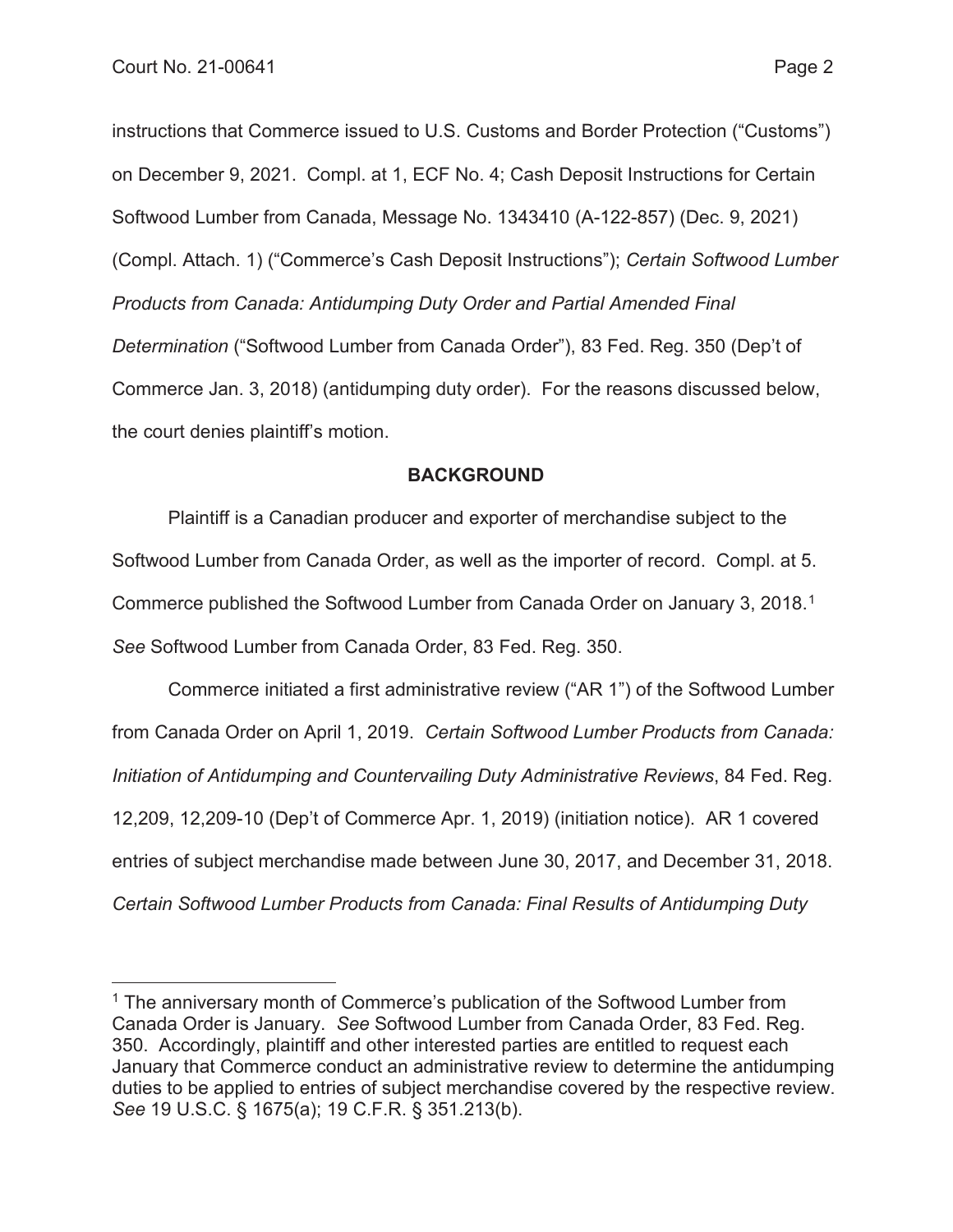*Administrative Review; 2017-2018* ("AR 1 Final Results"), 85 Fed. Reg. 76,519, 76,519- 20 (Dep't of Commerce Nov. 30, 2020) (final results). Plaintiff was not selected as a mandatory respondent in this review; accordingly, upon the publication of the AR 1 Final Results on November 30, 2020, Commerce assigned to plaintiff the non-selected companies' assessment rate of 1.57%. *See id.* at 76,520-21. Further, pursuant to section 751(a)(2)(C) of the Tariff Act of 1930, as amended, 19 U.S.C. § 1675(a)(2)(C)  $(2018),<sup>2</sup>$  Commerce instructed Customs to collect at this 1.57% rate cash deposits on plaintiff's entries made on or after the publication date of the AR 1 Final Results. *See id.* at 76,520.

Commerce initiated a second administrative review ("AR 2") of the Softwood Lumber from Canada Order on March 10, 2020. *Initiation of Antidumping and Countervailing Duty Administrative Reviews*, 85 Fed. Reg. 13,860, 13,862 (Dep't of Commerce Mar. 10, 2020) (initiation notice). AR 2 covered entries of subject merchandise made between January 1, 2019, and December 31, 2019. *Certain Softwood Lumber Products from Canada: Final Results of Antidumping Duty Administrative Review; 2019* ("AR 2 Final Results"), 86 Fed. Reg. 68,471, 68,471-73 (Dep't of Commerce Dec. 2, 2021) (final results). Plaintiff was not selected as a mandatory respondent in this review. Upon the publication of the AR 2 Final Results on December 2, 2021, Commerce assigned to plaintiff a recalculated non-selected companies' assessment rate of 11.59%. *See id.* at 68,472-73. In addition, Commerce instructed Customs to collect at this 11.59% rate cash deposits on plaintiff's entries

<sup>2</sup> Further citations to the Tariff Act of 1930, as amended, are also to the relevant portions of Title 19 of the U.S. Code, 2018 edition.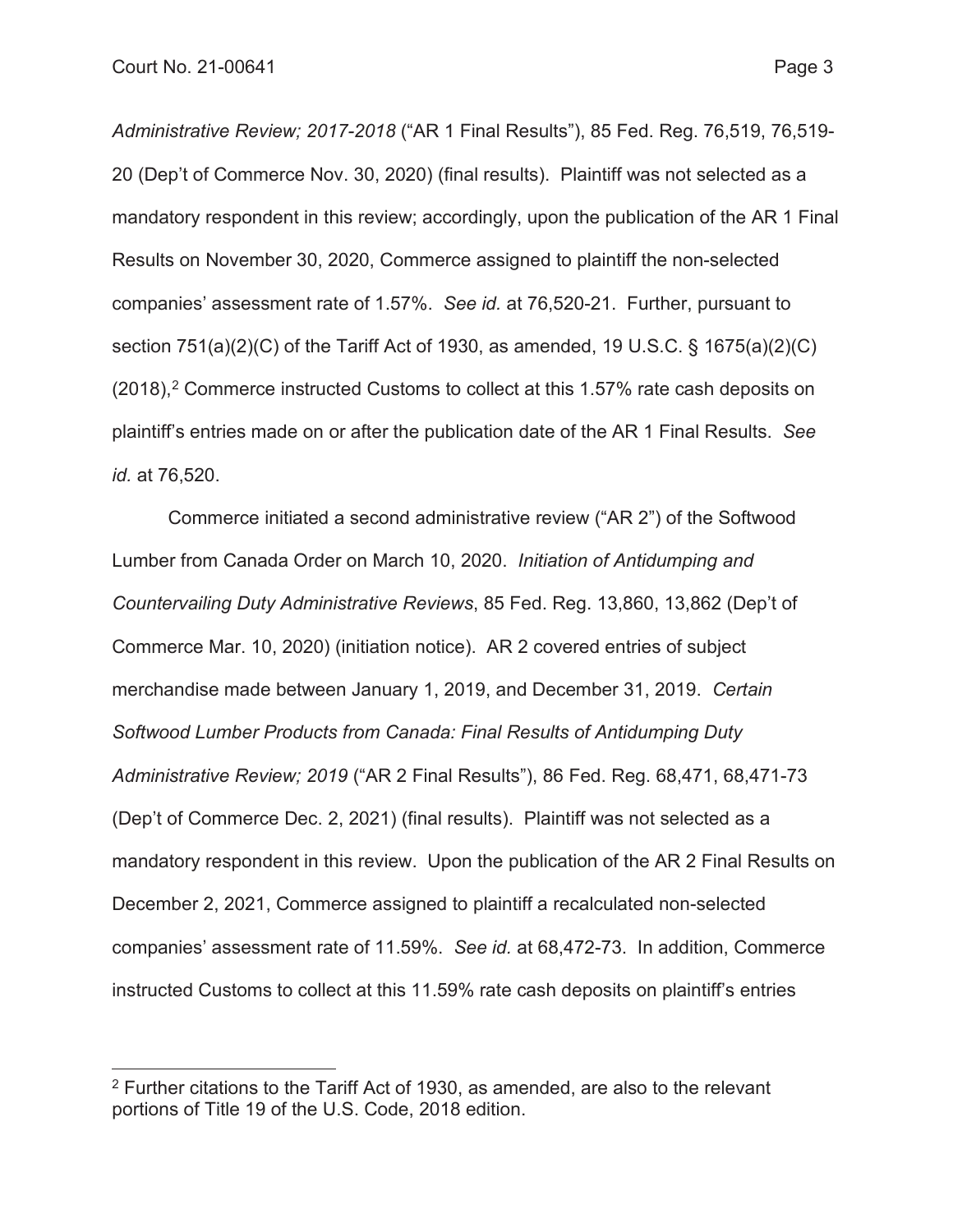made on or after the publication date of the AR 2 Final Results. *See id.* at 68,473; Commerce's Cash Deposit Instructions.

Following Commerce's initiation of an AR 2 on March 10, 2020, and prior to Commerce's publication of the AR 2 Final Results on December 2, 2021, Commerce initiated a third administrative review ("AR 3") of the Softwood Lumber from Canada Order. *Initiation of Antidumping and Countervailing Duty Administrative Reviews*, 86 Fed. Reg. 12,599, 12,601 (Dep't of Commerce Mar. 4, 2021) (initiation notice). Commerce initiated AR 3 — which covers entries of subject merchandise made between January 1, 2020, and December 31, 2020 — on March 4, 2021. *Id.* In contrast with AR 1 and AR 2, no parties requested that Commerce review plaintiff's entries that would have been subject to an AR 3. *See id.* at 12,603; Compl. at 10. Accordingly, Commerce instructed Customs to liquidate plaintiff's entries that would have been subject to an AR 3 at the 1.57% rate then in effect, which had been assigned to plaintiff in the AR 1 Final Results. *See* Automatic Liquidation Instructions for Certain Softwood Lumber Products for the Period 01/01/2020 Through 12/31/2020, Message No. 1106404 (A-122-857) (Apr. 16, 2021) (Compl. Attach. 7) ("Automatic Liquidation Instructions"); AR 1 Final Results, 85 Fed. Reg. at 76,520; 19 C.F.R. § 351.212(c)(1)(i). In addition, Commerce instructed Customs to continue to collect cash deposits on plaintiff's entries at this 1.57% rate. *See* 19 C.F.R. § 351.212(c)(1)(ii) ("If [Commerce] does not receive a timely request for an administrative review . . . , [Commerce] . . . will instruct [Customs] to . . . continue to collect the cash deposits previously ordered."); Automatic Liquidation Instructions; Cash Deposit Instructions for Certain Softwood Lumber Product from Canada, Message No. 0343402 (A-122-857) (Dec. 8, 2020).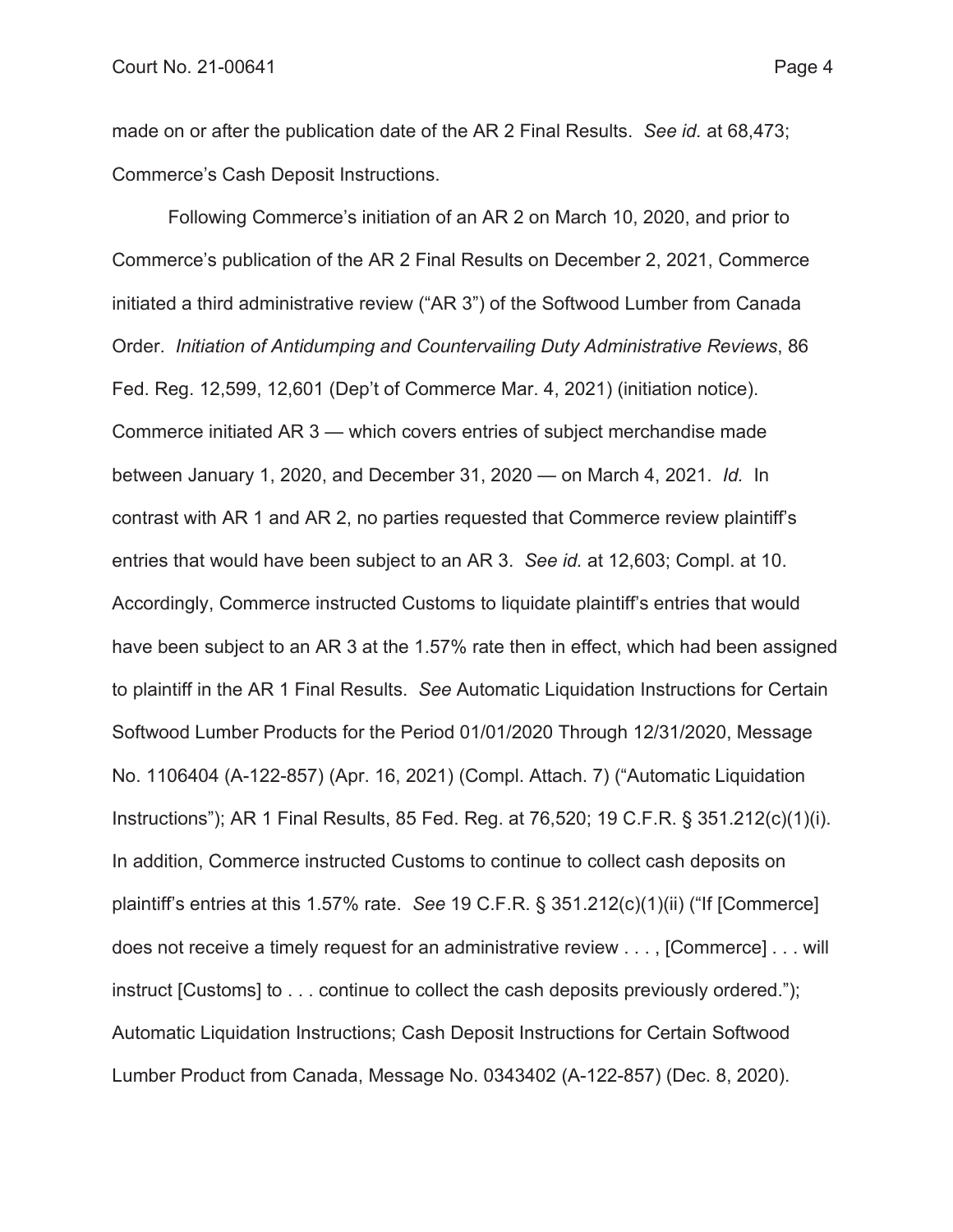On January 31, 2022, plaintiff requested that Commerce review plaintiff's entries subject to a fourth administrative review ("AR 4") of the Softwood Lumber from Canada Order. *See* Certain Softwood Lumber Products from Canada: Request for Administrative Review for J.D. Irving, Limited, Pub. Doc. No. 4207148-01 (A-122-857) (Jan. 31, 2022). Commerce initiated AR 4 — which covers entries of subject merchandise made between January 1, 2021, and December 31, 2021 — on March 9, 2022. *Initiation of Antidumping and Countervailing Duty Administrative Reviews* ("AR 4 Initiation Notice"), 87 Fed. Reg. 13,252, 13,252-54 (Dep't of Commerce Mar. 9, 2022) (initiation notice). Based on the publication date of Commerce's notice of initiation, plaintiff has a deadline of June 7, 2022, to withdraw its request for an AR 4. *See* 19 C.F.R. § 351.213(d)(1) ("[Commerce] will rescind an administrative review . . . if a party that requested a review withdraws the request *within 90 days* of the date of publication of notice of initiation of the requested review." (emphasis supplied)).

In this action, plaintiff contests the instructions that Commerce issued to Customs on December 9, 2021, to collect cash deposits on plaintiff's entries at the 11.59% rate assigned in the AR 2 Final Results. *See* Compl. at 1; Commerce's Cash Deposit Instructions. Plaintiff contends that "Commerce acted arbitrarily and in a manner inconsistent with Congress'<sup>[]</sup> intent when it replaced" the 1.57% cash deposit rate assigned to plaintiff following its decision not to request an AR 3, with the 11.59% rate assigned to plaintiff in connection with the earlier AR 2. Compl. at 15. According to plaintiff, Commerce's instructions to replace the 1.57% rate with the 11.59% rate "calculated for an *earlier* period . . . inject[] uncertainty into the review-request process" and violate 19 U.S.C. § 1675(a) as well as Commerce's regulations. *Id.* at 11-12.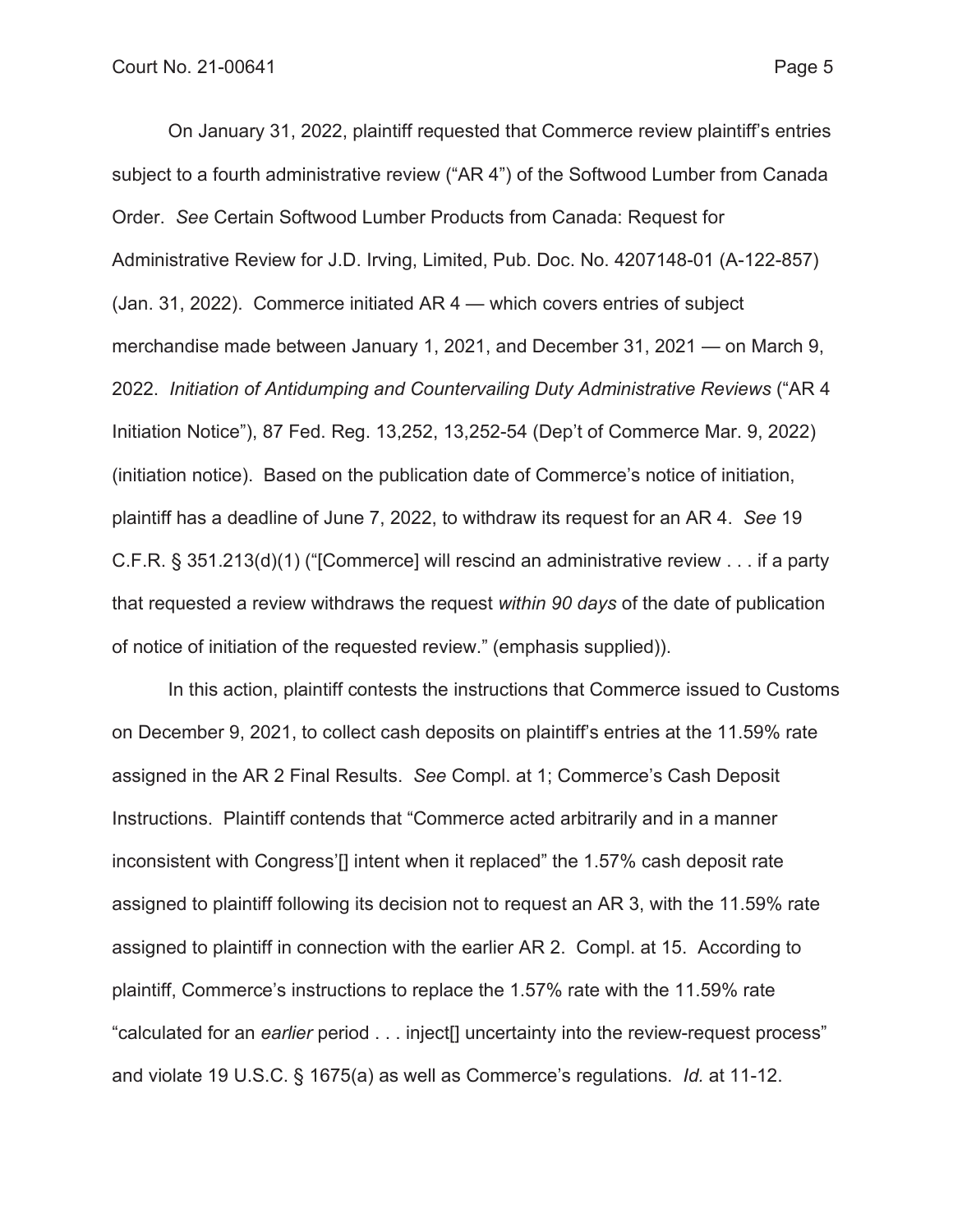Accordingly, plaintiff requests that the court: (1) declare that Commerce's Cash Deposit Instructions with respect to plaintiff's entries made on or after December 2, 2021, are unlawful; and (2) order Commerce to instruct Customs to reinstate the 1.57% cash deposit rate and to refund any excess cash deposits provided for entries made on or after December 2, 2021. *See id.* at 17.

Plaintiff filed its complaint on December 30, 2021. *Id.* On March 4, 2022, defendants filed a motion to dismiss the complaint, contending that: (1) the court does not possess subject matter jurisdiction to hear plaintiff's action; (2) plaintiff does not have standing to bring its claim; and (3) plaintiff fails to state a claim upon which relief can be granted pursuant to USCIT Rule 12(b)(6). Def.'s Mot. to Dismiss ("Def. Mot. to Dismiss") at 1-2, 14, ECF No. 16. In response, plaintiff argues that: (1) the court has subject matter jurisdiction to hear plaintiff's action pursuant to 28 U.S.C. § 1581(i);<sup>3</sup> (2)

<sup>&</sup>lt;sup>3</sup> Plaintiff states that "[n]ormally, the court would have jurisdiction to review [plaintiff's] claim — and to grant the relief [plaintiff] seeks — under 28 U.S.C. § 1581(c)." Compl. at 2. However, on December 28, 2021, other interested parties requested binational panel review of the AR 2 Final Results pursuant to Article 10.12 of the United States–Mexico– Canada Agreement ("USMCA"), thereby providing a USMCA panel with "exclusive review" of the AR 2 Final Results pursuant to 19 U.S.C. § 1516a(g)(2)(B). *Id.* at 3. Plaintiff argues, however, that USMCA panels do not possess equitable powers and that such a panel is not capable of providing plaintiff with the relief that it seeks in the instant action with respect to Commerce's Cash Deposit Instructions. *See id.* at 3-4. Accordingly, plaintiff contends that the court has jurisdiction to hear the instant action pursuant to 28 U.S.C. § 1581(i), as any relief that a USMCA panel might provide to plaintiff pursuant to Article 10.12 of the USMCA would be "manifestly inadequate." *Id.* at 4-5 (quoting *Intercontinental Chems., LLC v. United States*, 44 CIT \_\_, \_\_, 483 F. Supp. 3d 1232, 1238 (2020)); *see* United States–Mexico–Canada Agreement, art. 10.12 ¶¶ 2, 8, 9, July 1, 2020, OFF. OF THE U.S. TRADE REP., https://ustr.gov/trade-agreements/freetrade-agreements/united-states-mexico-canada-agreement/agreement-between; Annex II, Rules of Procedure for Article 10.12 (Binational Panel Reviews), R. 76 ¶ 1, OFF. OF THE U.S. TRADE REP.,

https://ustr.gov/sites/default/files/files/agreements/usmca/AnnexIIRulesProcedureUSMC ABinationalPanels.pdf (last visited Apr. 27, 2022).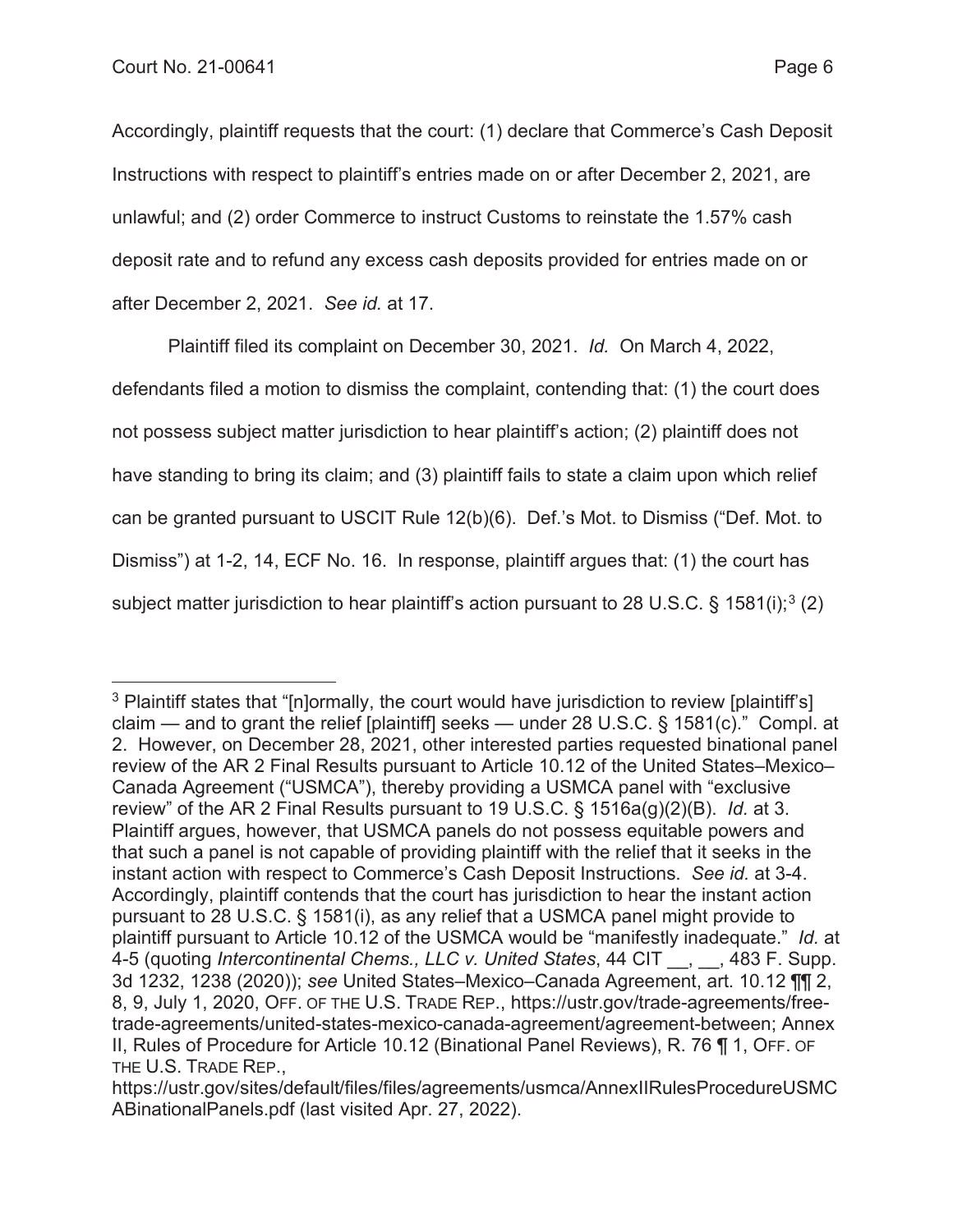plaintiff has standing to bring its claim; and (3) plaintiff states a claim upon which relief

can be granted. Pl.'s Resp. Opp'n to Def.'s Mot. to Dismiss at 1-2, 9, ECF No. 17.

## **STANDARD OF REVIEW**

USCIT Rule  $3(q)(5)$  permits the Court to expedite any "action that the court

determines, based on motion and for good cause shown, warrants expedited

treatment." The Court has concluded that "good cause" exists to expedite the briefing

and consideration of an action:

[1] in a case in which failure to expedite would result in mootness or deprive the relief requested of much of its value, [2] in a case in which failure to expedite would result in extraordinary hardship to a litigant, or [3] actions where the public interest in enforcement of the statute is particularly strong.

*Ontario Forest Indus. Ass'n v. United States*, 30 CIT 1117, 1127, 444 F. Supp. 2d 1309,

1319 (2006) (citing H.R. REP. NO. 98-985, at 6 (1984), *as reprinted in* 1984

U.S.C.C.A.N. 5779, 5784); *see also Husqvarna Constr. Prods. N. Am. v. United States*,

Ct. No. 12-00205, Order (Aug. 9, 2012) ("*Husqvarna*") at 4, ECF No. 19.

# **DISCUSSION**

# **1. Positions of the parties**

Plaintiff contends that "good cause" exists to expedite the briefing and consideration of this action. Pl. Br. at 1; USCIT R. 3(g)(5). Plaintiff maintains that the failure to expedite the briefing and consideration of this action would "deprive the relief requested of much of its value." Pl. Br. at 2 (citing *Ontario Forest*, 30 CIT at 1127, 444 F. Supp. 2d at 1319). As discussed, plaintiff has until June 7, 2022, to withdraw its request for an AR 4. *See* AR 4 Initiation Notice, 87 Fed. Reg. 13,252; 19 C.F.R. § 351.213(d)(1). Plaintiff contends that "to receive the full value of the relief that it seeks, it is imperative" that the court rule on the substantive merits of this action prior to this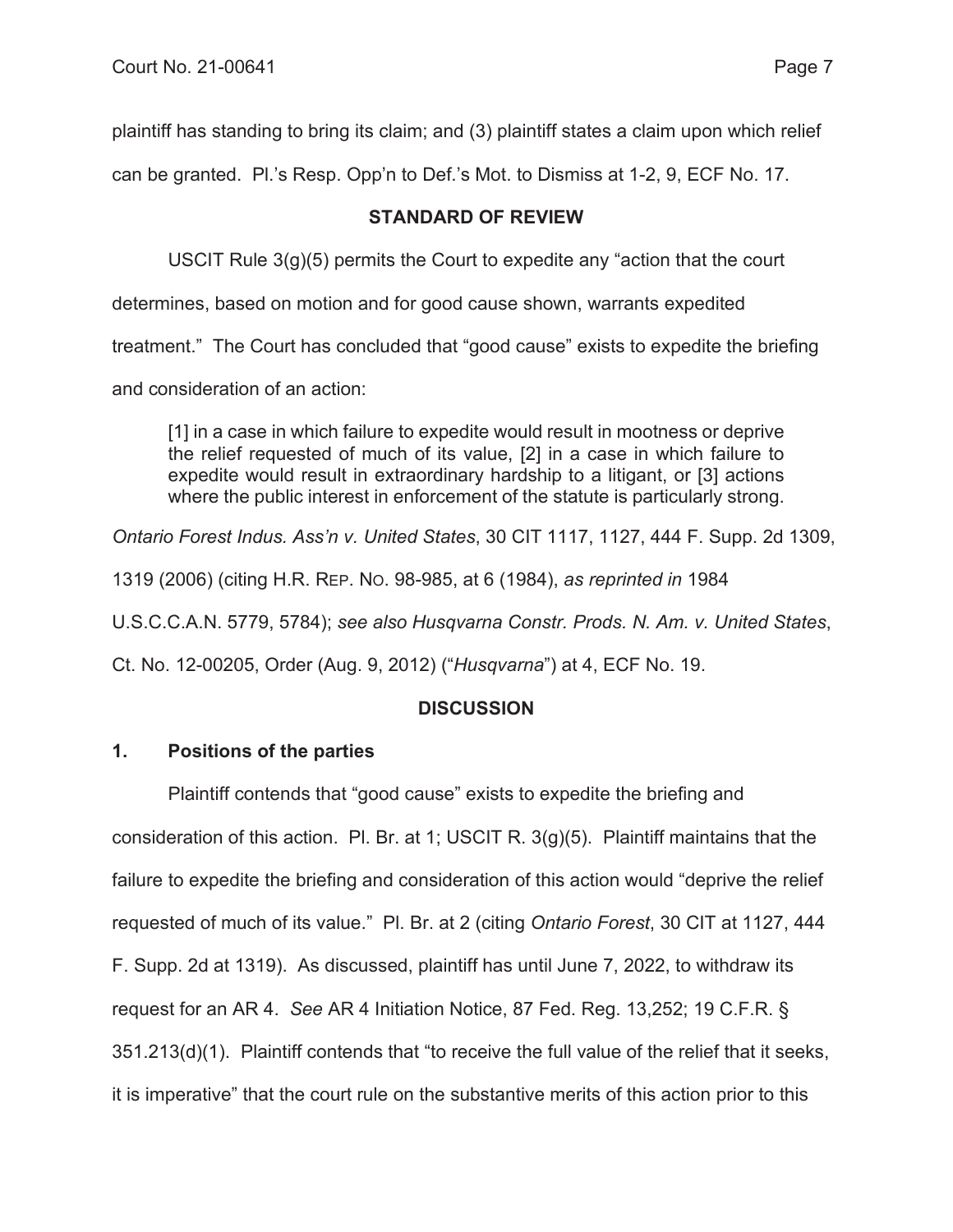deadline so that plaintiff may make an "informed decision" on whether to withdraw its request for an AR 4. Pl. Br. at 3. Plaintiff is of the view that the expedited briefing and consideration of this case is warranted so that plaintiff will know whether "the AD cash deposit rate going forward will be 1.57% or 11.59%" and can determine whether to participate in AR 4 based on the applicable rate. *Id.*

Plaintiff argues also that the "public interest" in the proper administration of 19 U.S.C. § 1675(a) and Commerce's implementing regulations is "particularly strong." *Id.*  at 3-6 (citing *Ontario Forest*, 30 CIT at 1127, 444 F. Supp. 2d at 1319). Plaintiff states that in 1984, Congress revised 19 U.S.C. § 1675(a), the statute regulating the AR and cash deposit process, to require that Commerce conduct an AR only "if a request for such a review has been received." *Id.* at 4 (quoting 19 U.S.C. § 1675(a)(1)); *see Antidumping and Countervailing Duties; Administrative Reviews on Request; Transition Provisions* ("AR Transition Provisions"), 50 Fed. Reg. 32,556, 32,556 (Dep't of Commerce Aug. 13, 1985). According to plaintiff, Congress intended for this revision to 19 U.S.C. § 1675(a) "to create *certainty* for U.S. producers, exporters, and importers alike, so they would not need to request reviews when satisfied with the current AD cash deposit rates in place." Pl. Br. at 5 (emphasis in original). Plaintiff contends that Commerce's Cash Deposit Instructions, which replace the cash deposit rate assigned to plaintiff with a rate calculated for an earlier AR, promote uncertainty and consequently are "contrary to Congress'[] express purpose for amending 19 U.S.C. § 1675(a)." *Id.* at 4-5. Accordingly, plaintiff argues that "the correct disposition of the legal issue" that plaintiff raises would serve the public interest by "benefit[ing] Commerce and the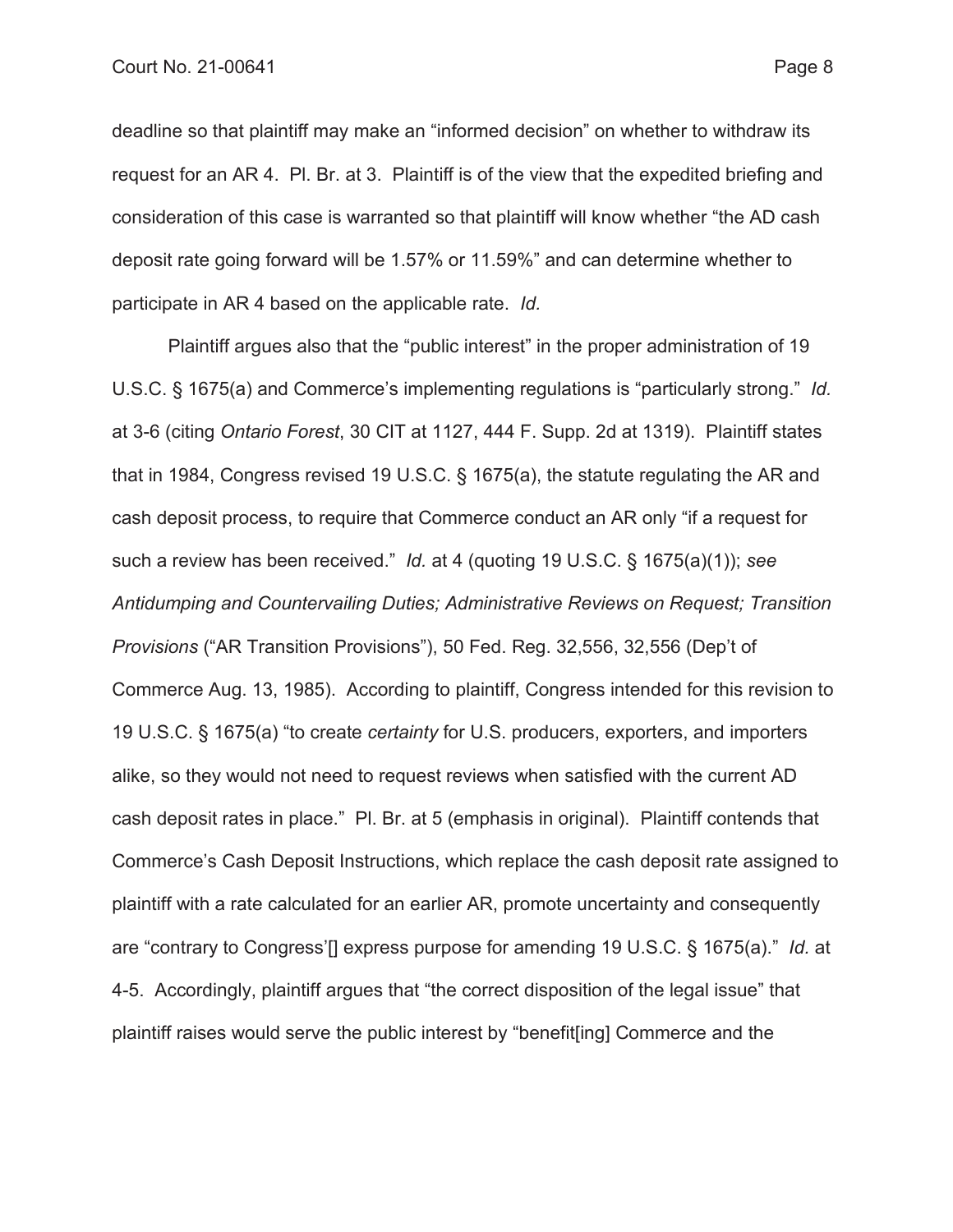thousands of domestic producers, importers, and foreign producers/exporters participating in AD proceedings." *Id.* at 3-4.

Last, plaintiff argues that this action is "well-suited for expedited treatment" because plaintiff raises only one legal issue: "whether, in accordance with Congress'[] intent, an AD cash deposit rate established by operation of 19 C.F.R. § 351.212(c)(1) must remain in place until changed in an administrative review for a subsequent period." *Id.* at 6-8.4

In response, defendants argue that plaintiff's action relates solely to plaintiff's obligation to pay cash deposits at a particular rate, which "is no more than the same business decision that every importer must make when deciding whether to seek review of a POR before results of a prior review are released." Def.'s Resp. to Pl.'s Mot. to Expedite ("Def. Resp. Br.") at 2-3, ECF No. 11; *see* Def. Mot. to Dismiss at 3. Defendants assert that this obligation does not satisfy the Court's "good cause" requirement for the expedited briefing and consideration of an action. *See* Def. Resp. Br. at 2-3; USCIT R. 3(g)(5).

As to the public interest, defendants argue that plaintiff fails to provide a reason that "the usual statutory and regulatory provisions that have long governed the annual review/cash deposit process should not govern here." Def. Resp. Br. at 3; *see*  Teleconference, ECF No. 13 at 22:36-23:09, 1:21:08-1:21:34. Defendants contend that

<sup>&</sup>lt;sup>4</sup> Plaintiff does not contend that a decision by the court not to expedite the briefing "would result in mootness" under the first *Ontario Forest* circumstance, nor does plaintiff argue that the second *Ontario Forest* circumstance — that "failure to expedite would result in extraordinary hardship to a litigant" — applies with respect to this action. *Ontario Forest*, 30 CIT at 1127, 444 F. Supp. 2d at 1319; Teleconference, ECF No. 13 at 10:10-11:02.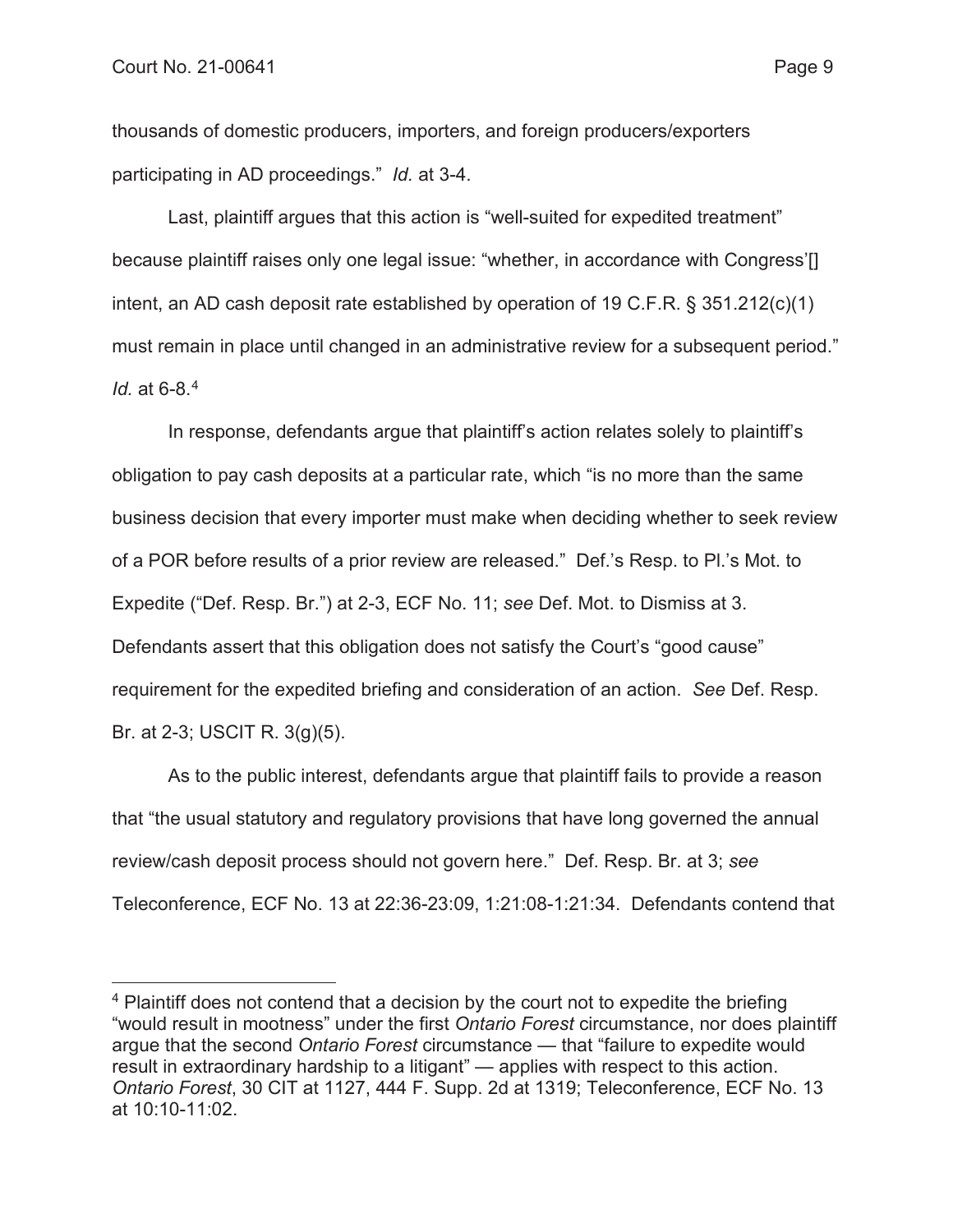Commerce's Cash Deposit Instructions follow what has been Commerce's consistent practice with respect to the assignment of cash deposit rates since Congress revised 19 U.S.C. § 1675(a). *See* Teleconference, ECF No. 13 at 34:51-35:14, 45:28-45:58.

Last, in contrast to plaintiff's contention that this action is "well-suited for expedited treatment" because the action involves only one legal issue, Pl. Br. at 6-8, defendants raise several legal issues with respect to whether the court possesses subject matter jurisdiction to hear this action, whether plaintiff has standing to bring its claim and whether plaintiff states a claim upon which relief can be granted. *See* Def. Mot. to Dismiss at 1-2, 4-5.

#### **2. Analysis**

Plaintiff does not establish that "good cause" exists to expedite the briefing and consideration of this action.5 *Ontario Forest*, 30 CIT at 1127, 444 F. Supp. 2d at 1319.

To start, the court's decision not to expedite the briefing and consideration of this action would not "deprive the relief requested of much of its value." *Id.* As discussed, plaintiff requests that the court: (1) declare that Commerce's Cash Deposit Instructions with respect to plaintiff's entries made on or after December 2, 2021, are unlawful; and (2) order Commerce to instruct Customs to reinstate the 1.57% cash deposit rate and to refund any excess cash deposits provided for entries made on or after December 2, 2021. *See* Compl. at 17.

With respect to plaintiff's request for declaratory relief, should the court rule in plaintiff's favor on the substantive merits of this action subsequent to plaintiff's deadline

<sup>5</sup> As discussed in note 4, *supra*, plaintiff does not raise an argument with respect to the circumstance set forth in *Ontario Forest* concerning "extraordinary hardship." *See Ontario Forest*, 30 CIT at 1127, 444 F. Supp. 2d at 1319.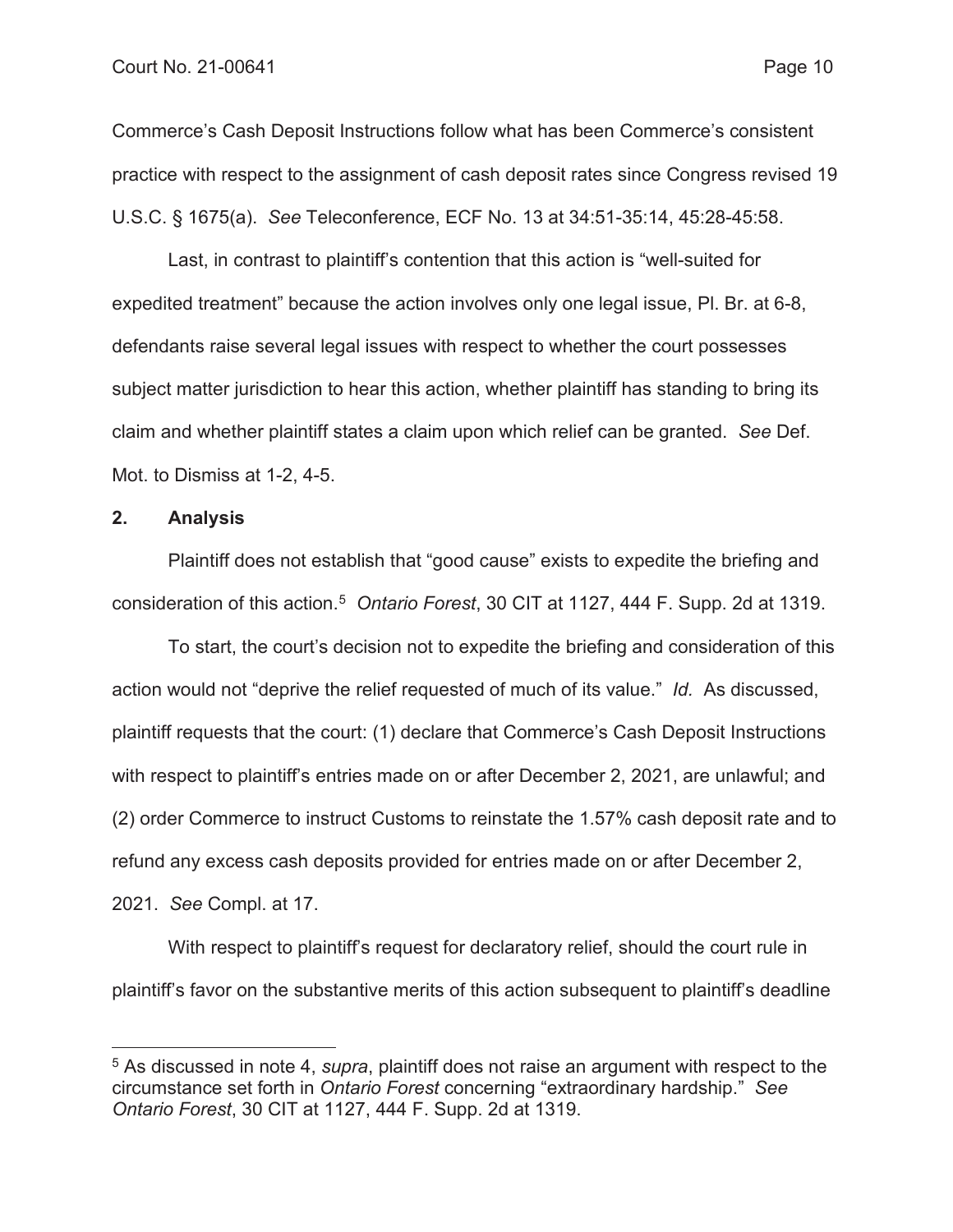to withdraw its request for an AR 4 on June 7, 2022, that ruling would have the same effect on the "rights and other legal relations" between the parties as if the court had issued such a declaration prior to June 7, 2022. 28 U.S.C. § 2201(a); *see* 28 U.S.C. § 2643(c)(1) ("[T]he Court of International Trade may . . . order any . . . form of relief that is appropriate in a civil action, including, but not limited to, declaratory judgments.").

Plaintiff's second request is that the court order Commerce to instruct Customs to reinstate the 1.57% cash deposit rate and to refund any excess cash deposits provided for entries made on or after December 2, 2021. *See* Compl. at 17. The Court previously has concluded that a party's requested relief is not deprived of much of its value if the party will, upon a decision in its favor on the substantive merits, receive a "refund plus interest of any excess [cash] deposits." *Husqvarna*, Ct. No. 12-00205, at 4- 5. In the instant action, should the court rule in plaintiff's favor subsequent to the deadline of June 7, 2022, plaintiff still will be entitled to the full relief that it requests the reinstatement of the 1.59% cash deposit rate as well as a refund, plus interest, of any excess cash deposits provided for entries made on or after December 2, 2021. For this reason, plaintiff's second request would not be deprived "of much of its value" should the court decide not to expedite the briefing and consideration of this action. *Ontario Forest*, 30 CIT at 1127, 444 F. Supp. 2d at 1319.

Further, plaintiff argues that its inability to make an "informed decision" on whether to withdraw plaintiff's request for an AR 4 would deprive plaintiff's requested relief of much of its value. Pl. Br. at 3. This argument is not persuasive, as plaintiff's uncertainty in this respect is a "problem many (if not all) litigants face before the Court." *Ontario Forest*, 30 CIT at 1128, 444 F. Supp. 2d at 1320. In fact, this uncertainty is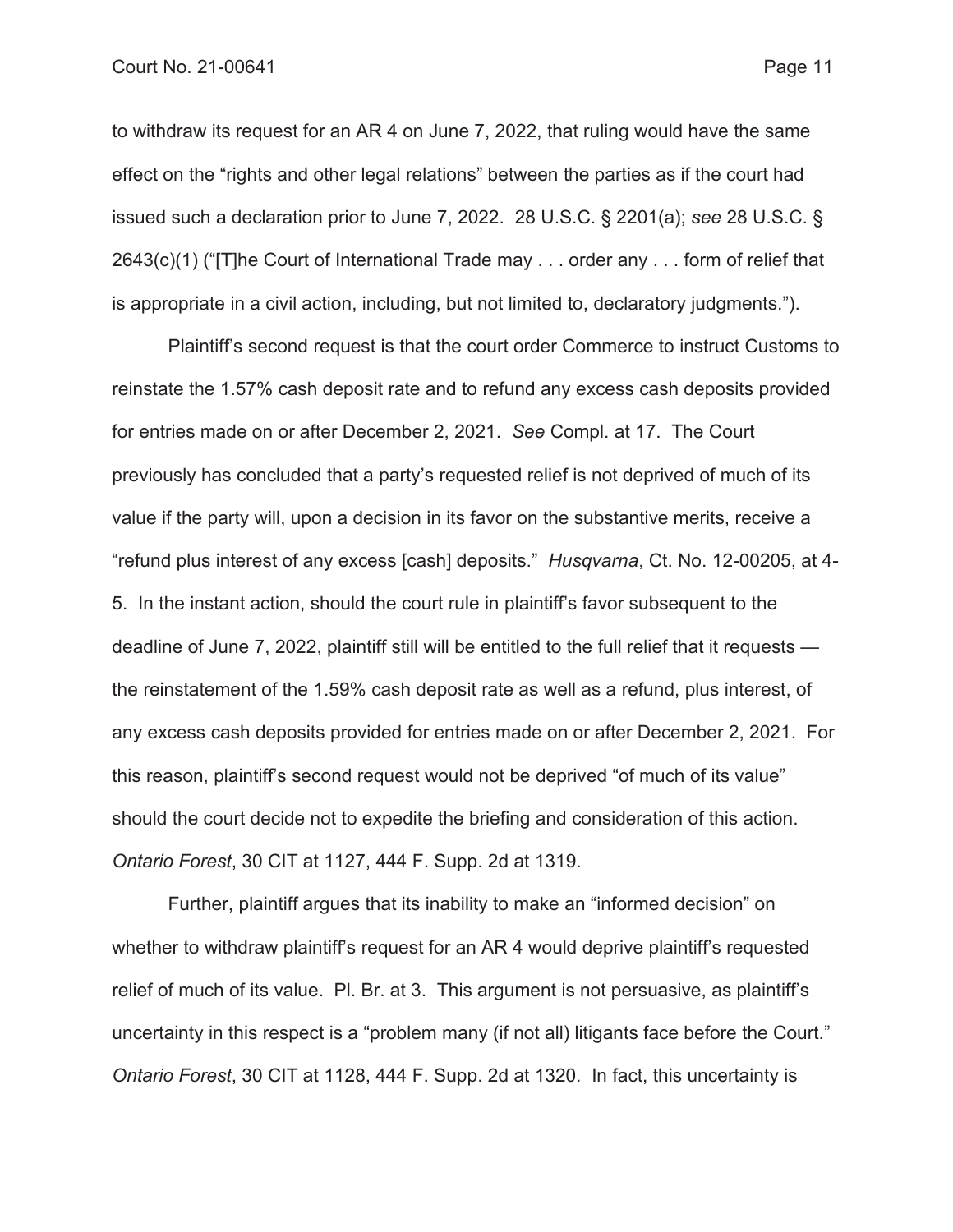inherent in the "retrospective" duty assessment system that the United States employs with respect to the collection of antidumping and countervailing duties. 19 C.F.R. § 351.212(a). Plaintiff does not articulate how this uncertainty would deprive either form of relief that plaintiff requests "of much of its value." *Ontario Forest*, 30 CIT at 1127, 444 F. Supp. 2d at 1319. Accordingly, "good cause" does not exist to expedite the briefing and consideration of plaintiff's action. USCIT R. 3(g)(5).

The court next considers whether the public interest involved in plaintiff's action is "particularly strong" and warrants the expedited briefing and consideration of this action. *Ontario Forest*, 30 CIT at 1127, 444 F. Supp. 2d at 1319.

Plaintiff contends that Commerce's Cash Deposit Instructions in this case promote uncertainty and consequently are "contrary to Congress'[] express purpose for amending 19 U.S.C. § 1675(a)" in 1984. Pl. Br. at 4-5. Plaintiff argues that the public interest in this action is "particularly strong" because the "correct disposition of the legal issue" that plaintiff raises would "benefit[] not only the thousands of parties in AD proceedings — petitioners, importers, and respondents alike — but also Commerce." *Id.* at 3, 6. In response, defendants argue that 19 U.S.C. § 1675(a) and Commerce's implementing regulations, which Commerce applied in this case, have "governed the annual review/cash deposit process" for nearly four decades. Def. Resp. Br. at 3; *see*  Teleconference, ECF No. 13 at 1:21:08-1:21:34. Defendants assert that plaintiff does not explain why those provisions "should not govern here, such that an expedited proceeding is warranted." Def. Resp. Br. at 3.

In determining whether the public interest involved in an action is "particularly strong," the Court has examined whether the moving party demonstrates "any exigent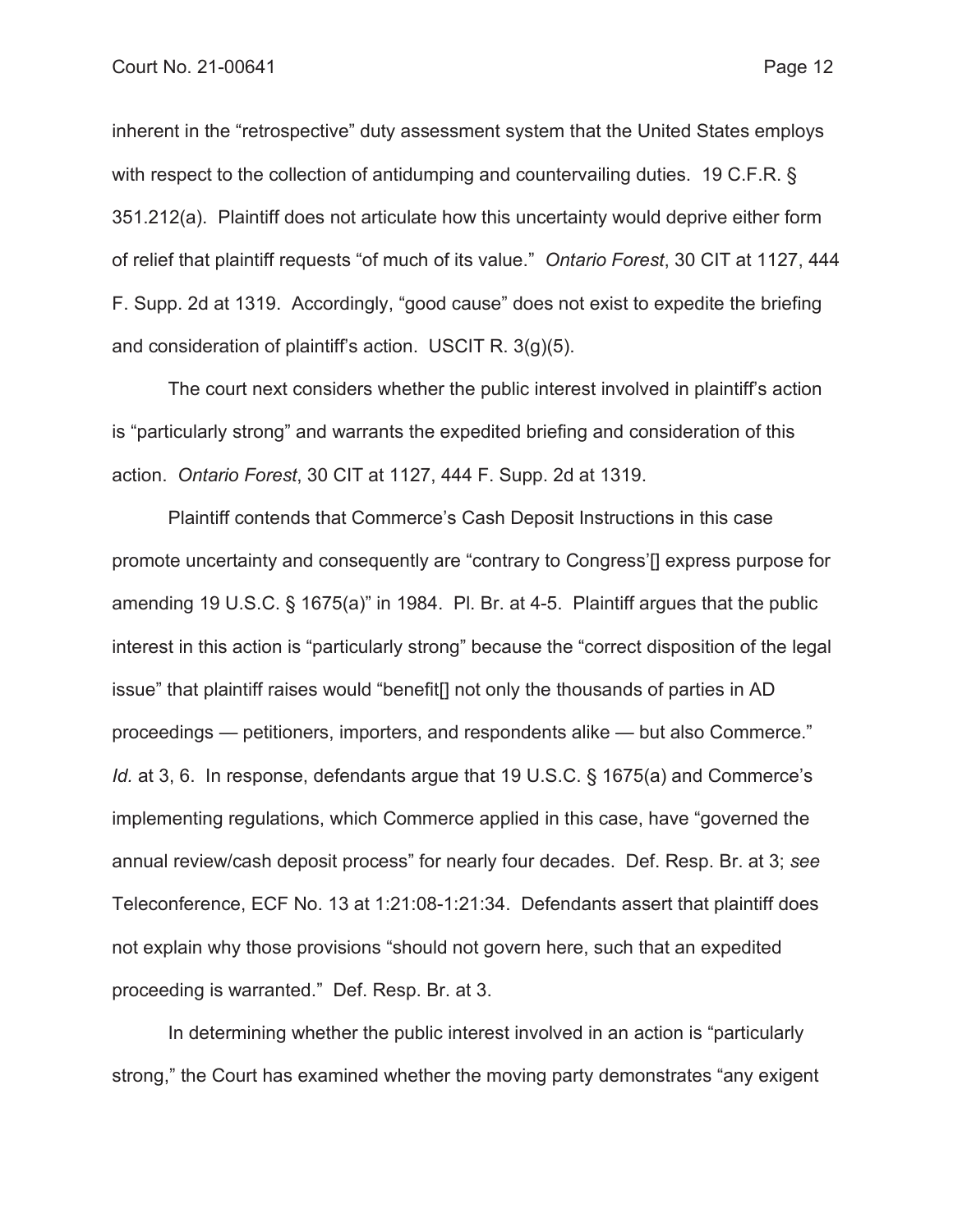circumstance" that distinguishes the party's case "from those of any other respondents in antidumping cases where the public policy [has] generally been held to be that they receive accurate rates." *Husqvarna*, Ct. No. 12-00205, at 4-5 (citing *Lasko Metal Prods. v. United States*, 43 F.3d 1442, 1443 (Fed. Cir. 1994)).

Plaintiff does not point to such an "exigent circumstance" in this action. *Id.* Plaintiff contends that "thousands of parties in AD proceedings" — as well as Commerce — would benefit from the "correct disposition of the legal issue" that plaintiff raises with respect to 19 U.S.C. § 1675(a) and Commerce's implementing regulations. Pl. Br. at 3, 6. This contention, however, does not demonstrate any "exigen[cy]" with respect to plaintiff's action and does not "distinguish[]" this action from other cases in which parties have asserted that their respective interpretations of the applicable statutes and regulations would serve "the public policy . . . that [the parties] receive accurate rates." *Husqvarna*, Ct. No. 12-00205, at 5 (citing *Lasko Metal*, 43 F.3d at 1443). Rather, plaintiff's action contests Commerce's established practice with respect to the assignment of cash deposit rates pursuant to 19 U.S.C. § 1675(a) and Commerce's implementing regulations.6 *See* AR Transition Provisions, 50 Fed. Reg. at

<sup>&</sup>lt;sup>6</sup> For example, Commerce published an AD order on carbon and certain alloy steel wire rod from Canada on October 29, 2002. *Notice of Amended Final Determination of Sales at Less than Fair Value and Antidumping Duty Order: Carbon and Certain Alloy Steel Wire Rod from Canada*, 67 Fed. Reg. 65,944 (Dep't of Commerce Oct. 29, 2002) (antidumping duty order). One of the respondents covered by this order, Mittal Canada Inc. ("Mittal Canada") (formerly known as Ispat Sidbec, Inc. or ISI), participated in an AR 2 of the order, but did not participate in an AR 3. *See Notice of Final Results of Antidumping Duty Administrative Review: Carbon and Certain Alloy Steel Wire Rod from Canada* ("Mittal AR 2 Final Results"), 71 Fed. Reg. 3,822, 3,822 (Dep't of Commerce Jan. 24, 2006) (final results); *Initiation of Antidumping and Countervailing Duty Administrative Reviews*, 69 Fed. Reg. 67,701, 67,702 (Dep't of Commerce Nov. (footnote continued)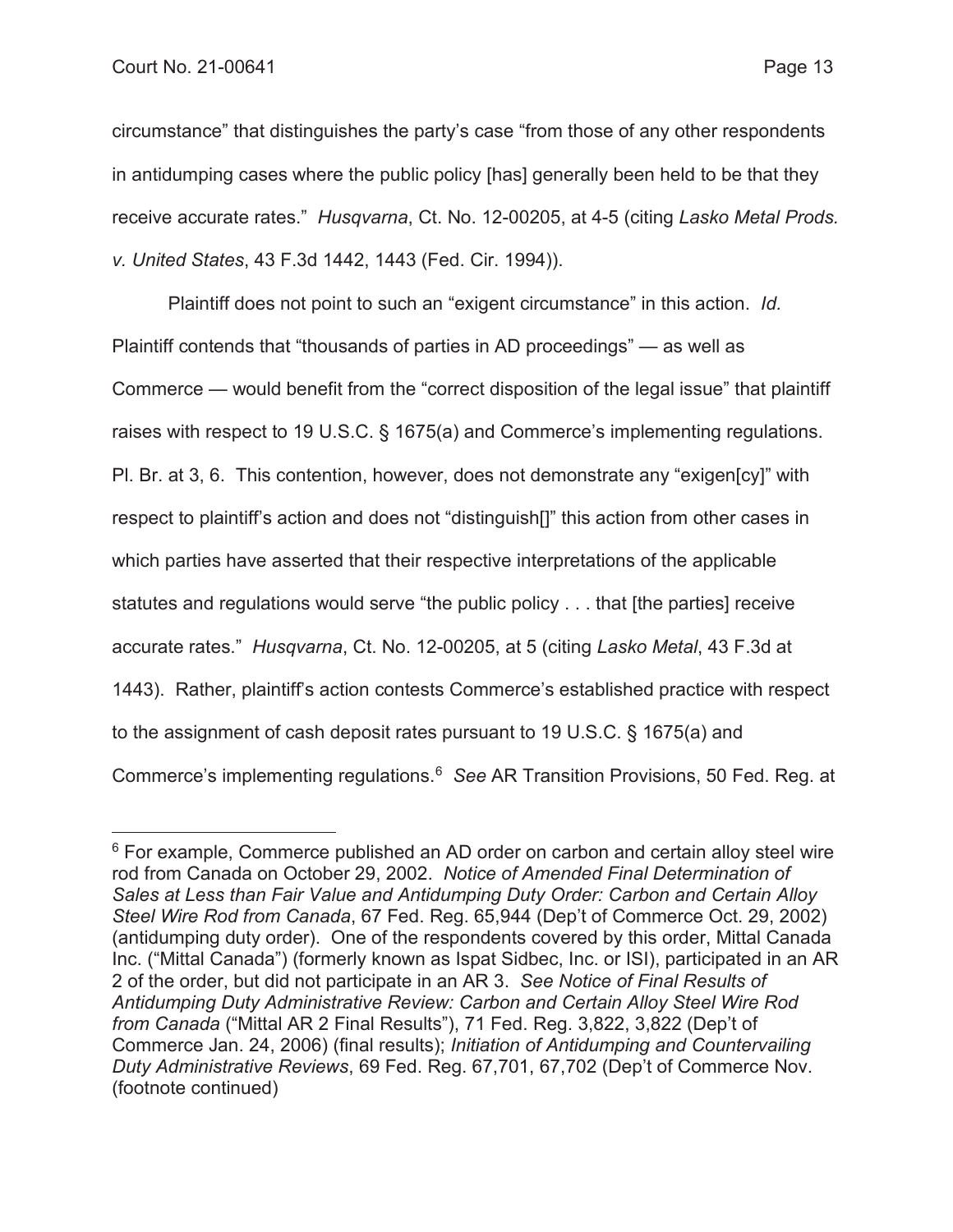32,556-57, 32,560. Accordingly, plaintiff's action does not involve a "particularly strong" public interest that warrants the expedited briefing and consideration that plaintiff requests. *Ontario Forest*, 30 CIT at 1127, 444 F. Supp. 2d at 1319.

Last, "good cause" does not exist to expedite this action on the basis of plaintiff's contention that the action involves only one legal issue. *See* Pl. Br. at 6-8; USCIT R.  $3(q)(5)$ . To start, this contention does not constitute one of the circumstances set forth by the Court in *Ontario Forest* that warrants the expedited briefing and consideration of an action. *See Ontario Forest*, 30 CIT at 1127, 444 F. Supp. 2d at 1319. Further, and in contrast to plaintiff's contention, defendants raise three legal issues in their motion to dismiss: (1) the court does not possess subject matter jurisdiction to hear plaintiff's action pursuant to USCIT Rule 12(b)(1); (2) plaintiff does not have standing to bring its claim; and (3) plaintiff fails to state a claim upon which relief can be granted pursuant to USCIT Rule 12(b)(6). Def. Mot. to Dismiss at 1-2, 4-5. Were the court to grant expedited briefing and consideration of this action, the court would consider these

<sup>19, 2004) (</sup>initiation notice); *Notice of Final Results of Antidumping Duty Administrative Review: Carbon and Certain Alloy Steel Wire Rod from Canada*, 72 Fed. Reg. 26,591, 26,591 (Dep't of Commerce May 10, 2007) (final results); *Initiation of Antidumping and Countervailing Duty Administrative Reviews and Deferral of Administrative Reviews*, 70 Fed. Reg. 72,107, 72,108 (Dep't of Commerce Dec. 1, 2005) (initiation notice).

As in the instant action, Commerce published the final results of its AR 2 subsequent to Mittal Canada's decision not to request an AR 3. *See* Mittal AR 2 Final Results, 71 Fed. Reg. at 3,822; 19 C.F.R. § 351.213(b). Further, Commerce replaced the cash deposit rate in effect at the point Mittal Canada decided not to request an AR 3 with the rate determined in the AR 2 final results. *See* Cash Deposit Instructions for Carbon and Certain Alloy Steel Wire Rod from Canada, Message No. 6026204 (A-122-840) (Jan. 26, 2006); Liquidation Instructions for Carbon and Certain Alloy Steel Wire Rod from Canada, Message No. 5349202 (A-122-840) (Dec. 15, 2005); Cash Deposit Instructions for Carbon and Certain Alloy Steel Wire Rod from Canada, Message No. 4338206 (A-122-840) (Dec. 3, 2004).